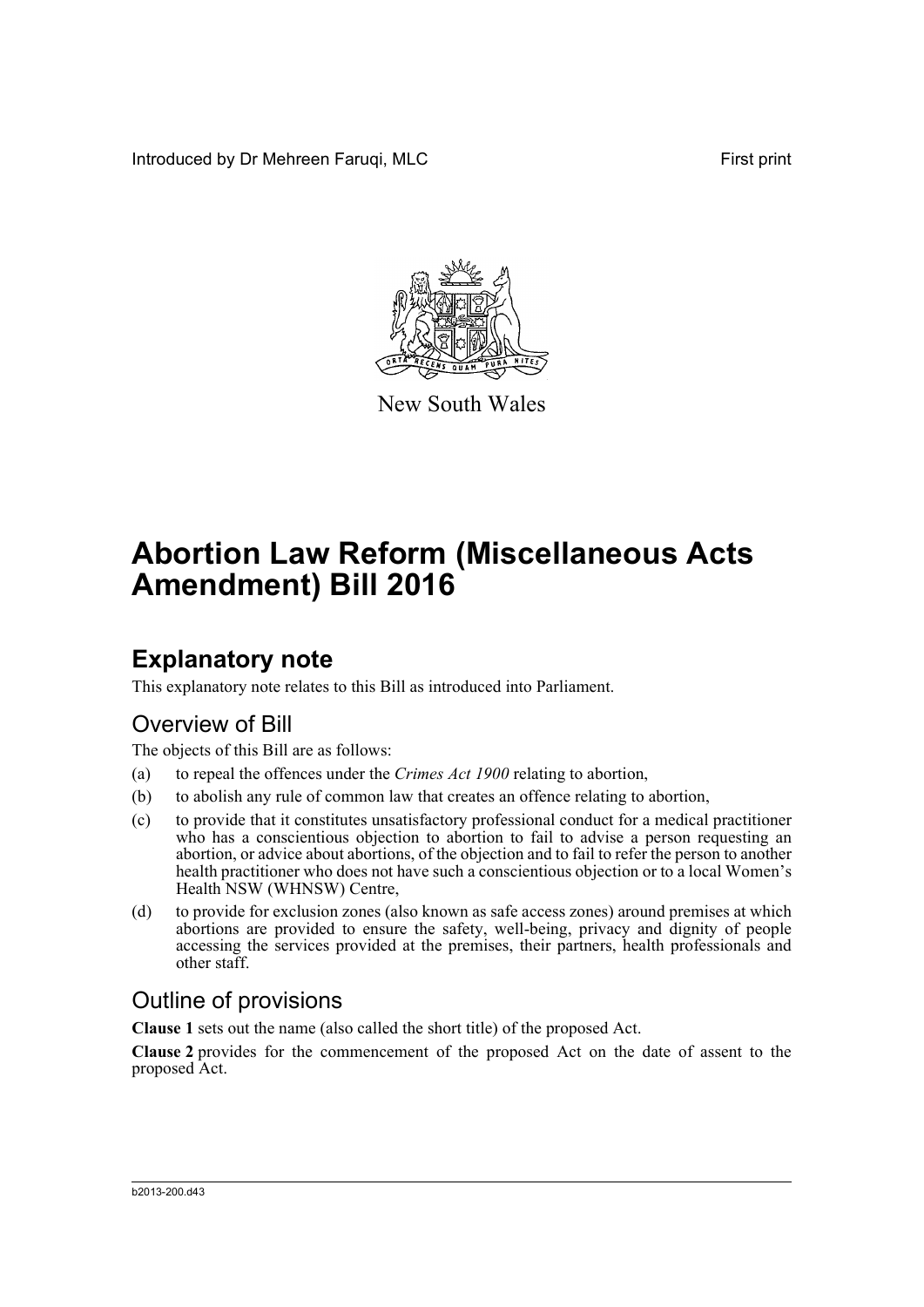### **Schedule 1 Amendment of Acts relating to abortion**

### **Abolition of offences in Crimes Act 1900 No 40**

The *Crimes Act 1900* creates offences relating to "unlawfully" taking or administering drugs or noxious things, or using any instrument or other means, with intent to procure a miscarriage. Those offences may be committed by the pregnant person, by the person performing or assisting in the abortion or by any person who supplies or procures the drug, thing or instrument.

The legal test for determining the circumstances in which an abortion would not be unlawful are not set out in the Act and have been entirely derived from court decisions, most notably a 1971 decision of a District Court judge in *R v Wald* (1971) 3 DCR (NSW) 25.

**Schedule 1.1** amends the *Crimes Act 1900*:

- (a) to repeal the offence of a woman unlawfully administering to herself any drug or noxious thing, or using any instrument or other means, with intent to procure her miscarriage, and
- (b) to repeal the offence of unlawfully administering to, or causing to be taken by, any woman, any drug or noxious thing, or unlawfully using any instrument or other means, with intent to procure her miscarriage, and
- (c) to repeal the offence of unlawfully supplying or procuring any drug or noxious thing, or any instrument or thing, knowing that it is intended to be unlawfully used with intent to procure the miscarriage of any woman, and
- (d) to abolish any rule of common law that creates an offence in relation to procuring a woman's miscarriage.

Schedule 1.1 also makes a minor amendment consequent on the repeal of those offences.

### **Consequential amendment of Criminal Procedure Act 1986 No 209**

**Schedule 1.2** amends the *Criminal Procedure Act 1986* to omit provisions relating to the prosecution of the repealed offences.

### **Unsatisfactory professional conduct under Health Practitioner Regulation National Law (NSW)**

**Schedule 1.3** modifies the *Health Practitioner Regulation National Law (NSW)* to specify that it constitutes unsatisfactory professional conduct for a medical practitioner who has a conscientious objection to abortion to fail to:

- (a) advise a person who has requested an abortion, or sought advice on a proposed abortion, that the practitioner has such an objection, or
- (b) refer the person to another health practitioner, in the same profession, whom the health practitioner knows or reasonably believes does not have a conscientious objection to abortion or to a local Women's Health NSW (WHNSW) Centre, to enable the person to have full information about the options in relation to pregnancy.

### **Schedule 2 Amendment of Summary Offences Act 1988 No 25**

**Schedule 2** amends the *Summary Offences Act 1988* to create summary offences prohibiting certain conduct in an exclusion zone around premises where abortions are provided (which is an area within a 150 metre radius of such premises).

**Proposed section 11AA** provides that the purpose of the proposed provisions is to prohibit behaviour detrimental to the health, safety, well-being, privacy and dignity of people seeking to access reproductive health services or of health professionals and staff of those health services.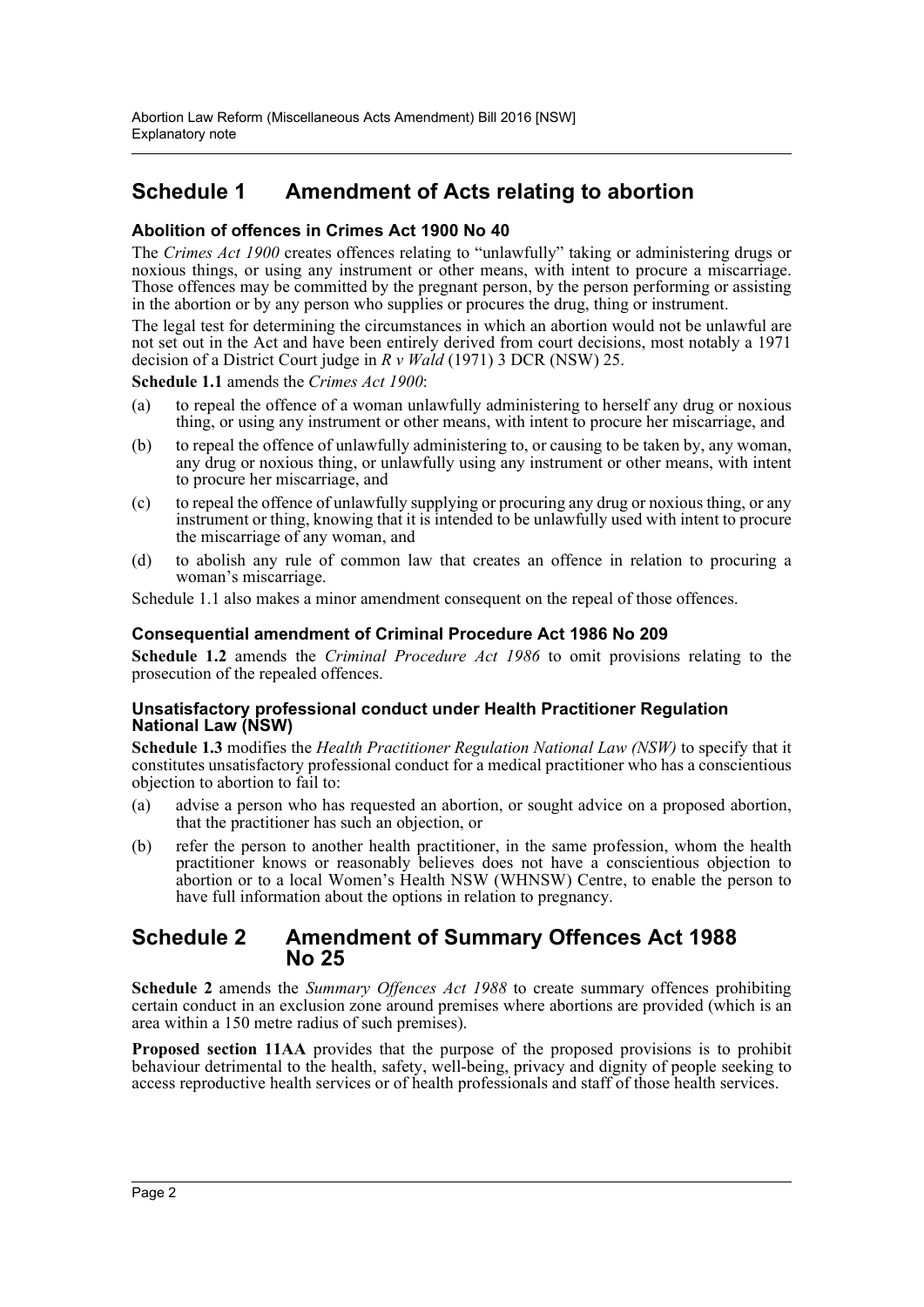**Proposed section 11AB** defines *exclusion zone* as an area within a 150 metre radius of premises at which abortions are provided or of a pedestrian access point to a building that houses premises at which abortions are provided.

**Proposed section 11AC** makes it an offence for a person who is in an exclusion zone to bother, beset, harass, intimidate, interfere with, impede, obstruct or threaten, by any means, a person who is accessing, leaving, or attempting to access or leave, premises at which abortions are provided.

Proposed section 11AD protects patient and staff privacy and dignity from distressing communications by making it an offence for a person who is in an exclusion zone to communicate disapproval of abortion by any means (including posters or spoken words) in a manner that is able to be seen or heard by a person accessing, leaving, attempting to access or leave, or inside, premises at which abortions are provided and that is reasonably likely to cause distress or anxiety to any such person.

**Proposed section 11AE** protects patient and staff privacy by making it an offence to photograph, film or record, or otherwise capture visual or audio data (for instance, by transmitting it over a phone) of a person without the person's consent if that person is in an exclusion zone and is accessing, leaving, or attempting to access or leave, premises at which abortions are provided or is inside such premises. A further offence of distribution of such visual or audio data is created.

**Proposed section 11AF** provides that a police officer may seize all or part of a thing that the officer suspects on reasonable grounds may provide evidence of the commission of an offence under the proposed provisions and that, if a person is convicted or found guilty of such an offence, the thing is forfeited to the Crown.

**Proposed section 11AG** provides that the proposed restrictions do not apply so as to prohibit conduct near Parliament House and that they apply despite other legislative provisions regarding protests.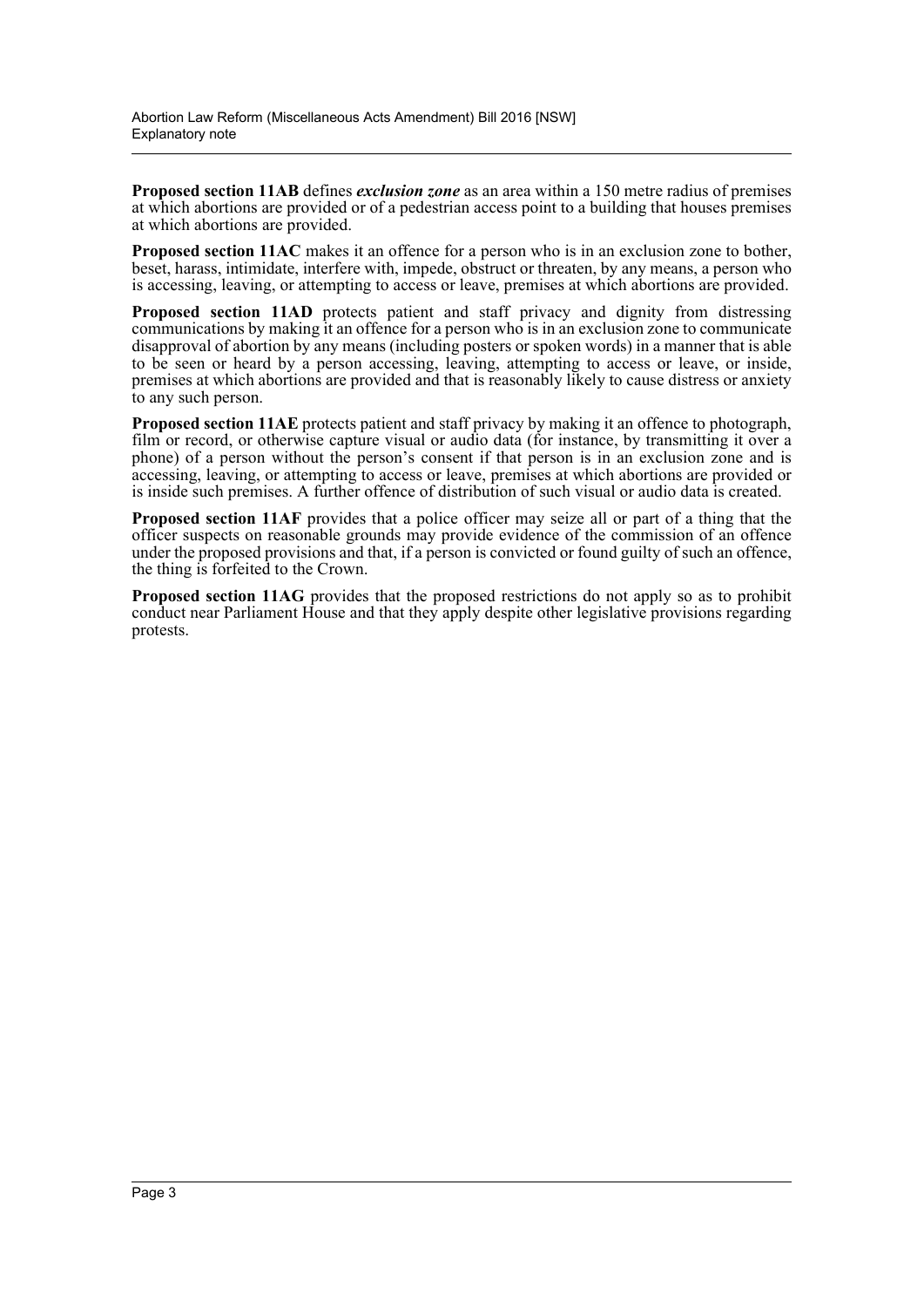Introduced by Dr Mehreen Faruqi, MLC First print



New South Wales

# **Abortion Law Reform (Miscellaneous Acts Amendment) Bill 2016**

## **Contents**

|                   |                                              | Page |
|-------------------|----------------------------------------------|------|
|                   | Name of Act                                  |      |
|                   | Commencement                                 | ົ    |
| Schedule 1        | Amendment of Acts relating to abortion       |      |
| <b>Schedule 2</b> | Amendment of Summary Offences Act 1988 No 25 |      |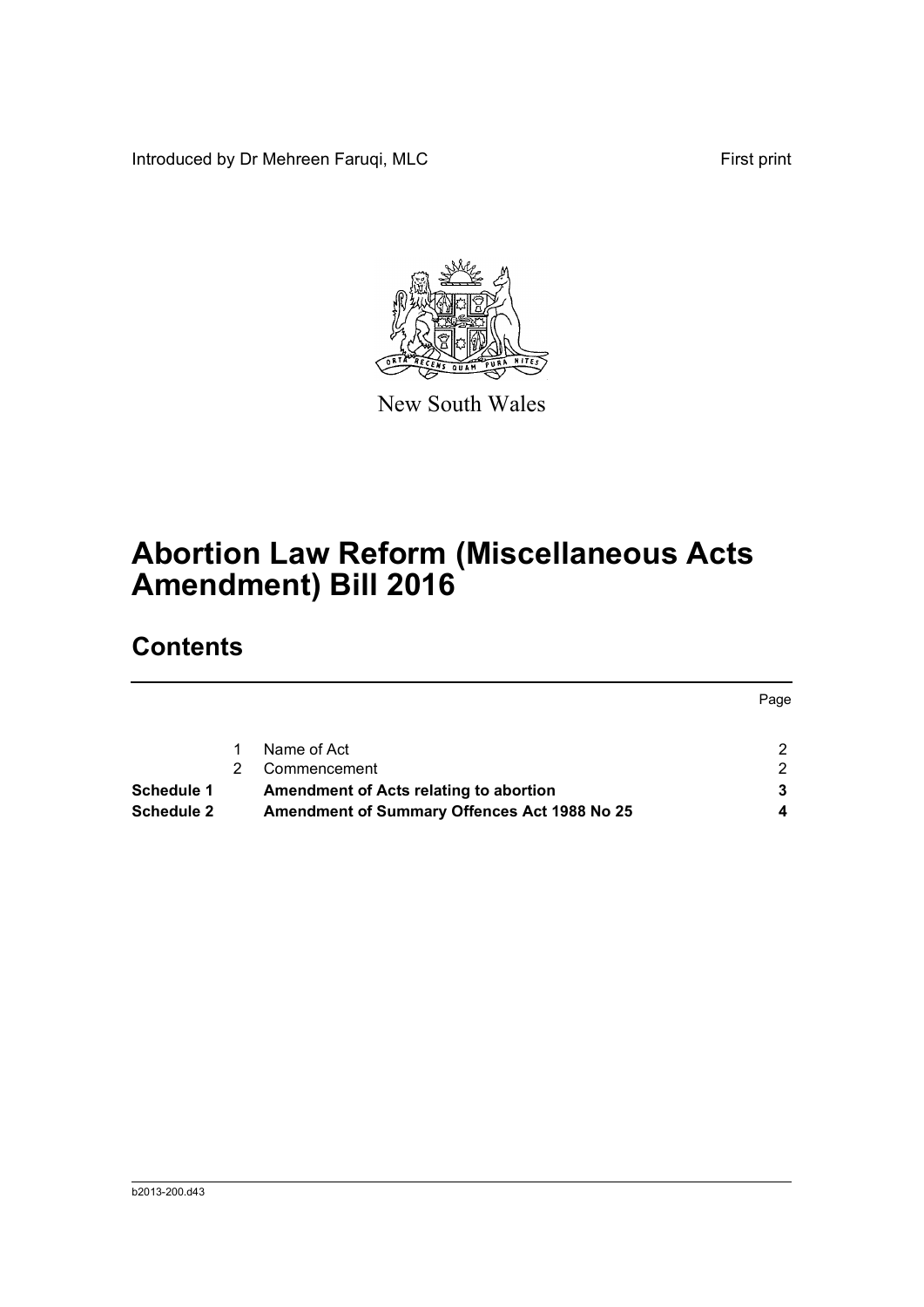

New South Wales

# **Abortion Law Reform (Miscellaneous Acts Amendment) Bill 2016**

No , 2016

### **A Bill for**

An Act to amend certain Acts to repeal offences relating to abortion, to specify a ground of unsatisfactory professional conduct by a medical practitioner with respect to abortion and to establish exclusion zones in order to prohibit certain behaviour near premises at which abortions are provided.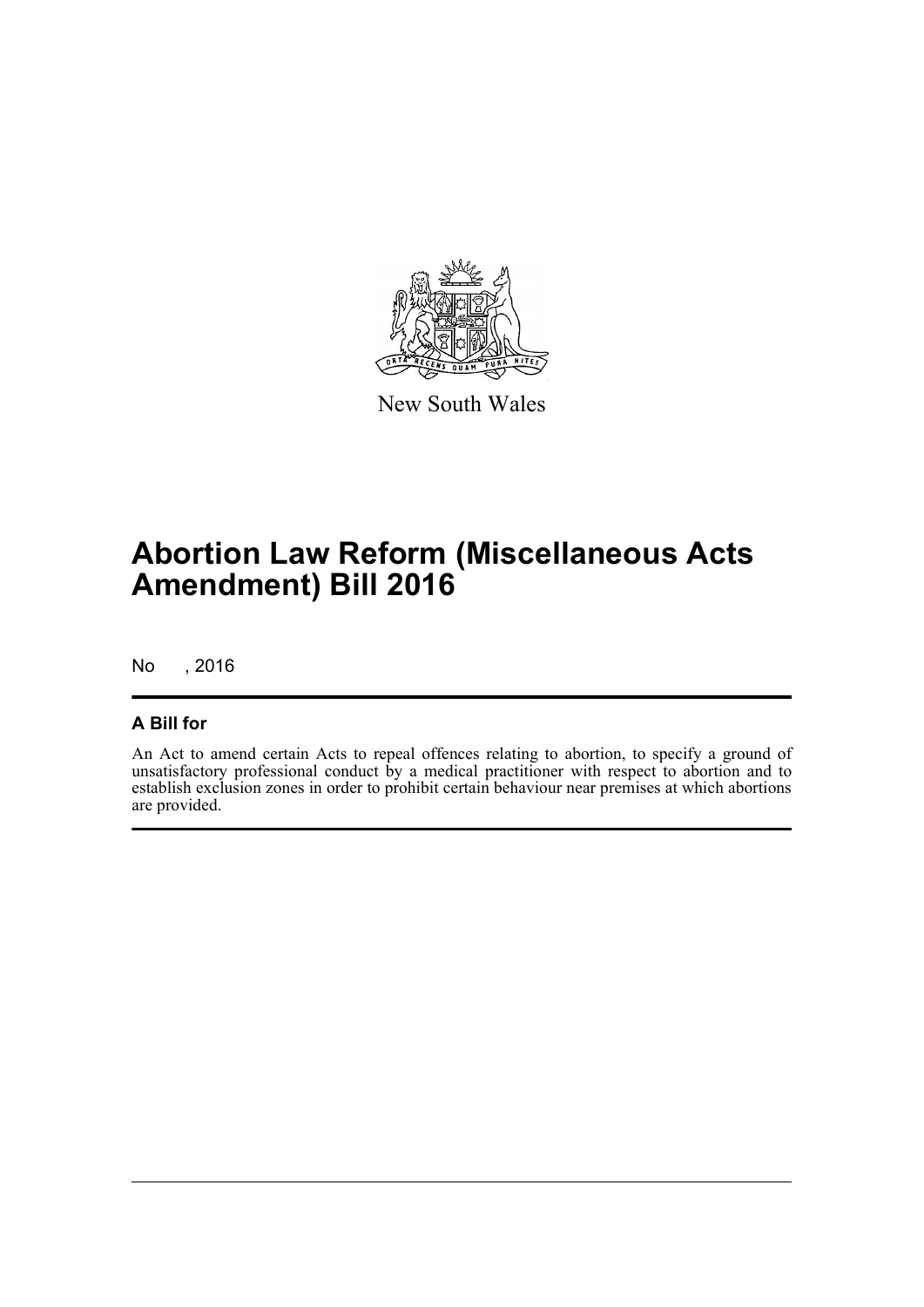<span id="page-5-1"></span><span id="page-5-0"></span>

| The Legislature of New South Wales enacts:                                   |               |
|------------------------------------------------------------------------------|---------------|
| Name of Act                                                                  | $\mathcal{P}$ |
| This Act is the Abortion Law Reform (Miscellaneous Acts Amendment) Act 2016. | 3             |
| Commencement                                                                 | 4             |
| This Act commences on the date of assent to this Act.                        | 5             |
|                                                                              |               |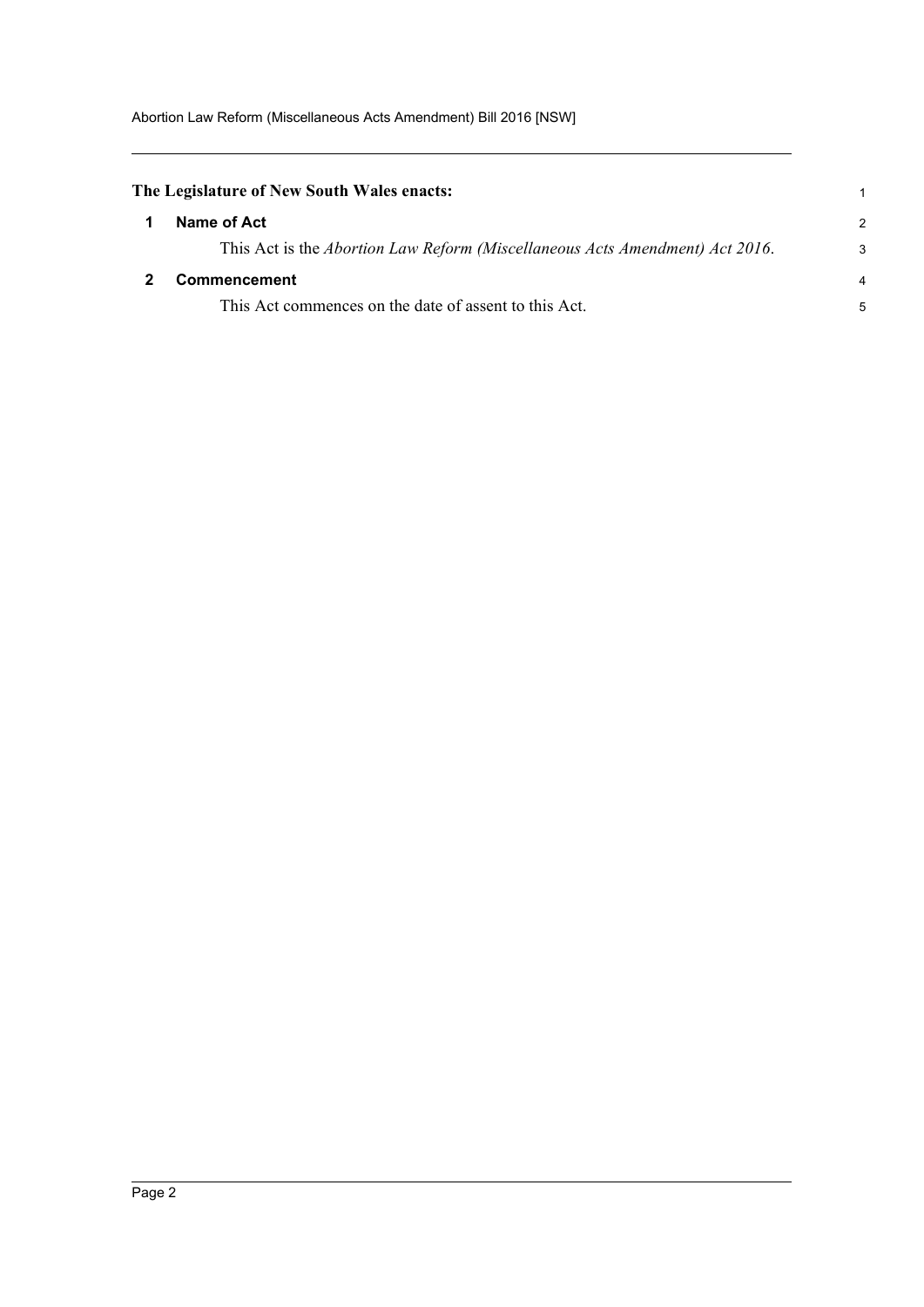<span id="page-6-0"></span>

|       | <b>Schedule 1</b>                                                                                                                               |      | Amendment of Acts relating to abortion                                                                                                                                                                                                                                                                                                                                                                       | 1                                      |
|-------|-------------------------------------------------------------------------------------------------------------------------------------------------|------|--------------------------------------------------------------------------------------------------------------------------------------------------------------------------------------------------------------------------------------------------------------------------------------------------------------------------------------------------------------------------------------------------------------|----------------------------------------|
| 1.1   | Crimes Act 1900 No 40                                                                                                                           |      |                                                                                                                                                                                                                                                                                                                                                                                                              | 2                                      |
| [1]   |                                                                                                                                                 |      | Part 3, Division 12 Attempts to procure abortion                                                                                                                                                                                                                                                                                                                                                             | 3                                      |
|       | Omit the Division.                                                                                                                              |      |                                                                                                                                                                                                                                                                                                                                                                                                              | 4                                      |
| $[2]$ | Section 428B Offences of specific intent to which Part applies<br>Omit the matter relating to sections 82 and 83 from the Table to the section. |      |                                                                                                                                                                                                                                                                                                                                                                                                              | 5<br>6                                 |
| $[3]$ | Insert after clause 7:                                                                                                                          |      | Schedule 3 Abolished common law offences and rules                                                                                                                                                                                                                                                                                                                                                           | 7<br>8                                 |
|       | 8<br><b>Abortion</b>                                                                                                                            |      |                                                                                                                                                                                                                                                                                                                                                                                                              | 9                                      |
|       |                                                                                                                                                 |      | Any rule of common law that creates an offence in relation to procuring a<br>woman's miscarriage is abolished.                                                                                                                                                                                                                                                                                               | 10<br>11                               |
| 1.2   |                                                                                                                                                 |      | <b>Criminal Procedure Act 1986 No 209</b>                                                                                                                                                                                                                                                                                                                                                                    | 12                                     |
|       |                                                                                                                                                 |      | Schedule 1 Indictable offences triable summarily                                                                                                                                                                                                                                                                                                                                                             | 13                                     |
|       |                                                                                                                                                 |      | Omit "82, 83, 84," from clause 2 of Table 1.                                                                                                                                                                                                                                                                                                                                                                 | 14                                     |
| 1.3   | <b>No 86</b>                                                                                                                                    |      | <b>Health Practitioner Regulation (Adoption of National Law) Act 2009</b>                                                                                                                                                                                                                                                                                                                                    | 15<br>16                               |
|       |                                                                                                                                                 |      | Schedule 1 Modification of Health Practitioner Regulation National Law                                                                                                                                                                                                                                                                                                                                       | 17                                     |
|       |                                                                                                                                                 |      | Insert after section 139C (c) in Schedule 1 [13]:                                                                                                                                                                                                                                                                                                                                                            | 18                                     |
|       |                                                                                                                                                 | (d)  | Failing to disclose conscientious objection to abortion and to refer<br>person elsewhere                                                                                                                                                                                                                                                                                                                     | 19<br>20                               |
|       |                                                                                                                                                 |      | When treating or advising any person, on becoming aware that the<br>person is seeking an abortion or advice about an abortion or about the<br>full range of options regarding pregnancy, otherwise than in an<br>emergency or when a patient's life or health is at serious risk-                                                                                                                            | 21<br>22<br>23<br>24                   |
|       |                                                                                                                                                 | (i)  | failing to inform the person of any conscientious objection that<br>the medical practitioner has to abortion, before giving any advice<br>on abortion or other options; or                                                                                                                                                                                                                                   | 25<br>26<br>27                         |
|       |                                                                                                                                                 | (ii) | failing to refer the person in a timely manner to another health<br>practitioner, in the same profession, whom the health practitioner<br>knows or reasonably believes does not have a conscientious<br>objection to abortion, or to a local Women's Health NSW<br>(WHNSW) Centre, so as to enable the person to have full<br>information about all of the person's options in relation to the<br>pregnancy. | 28<br>29<br>30<br>31<br>32<br>33<br>34 |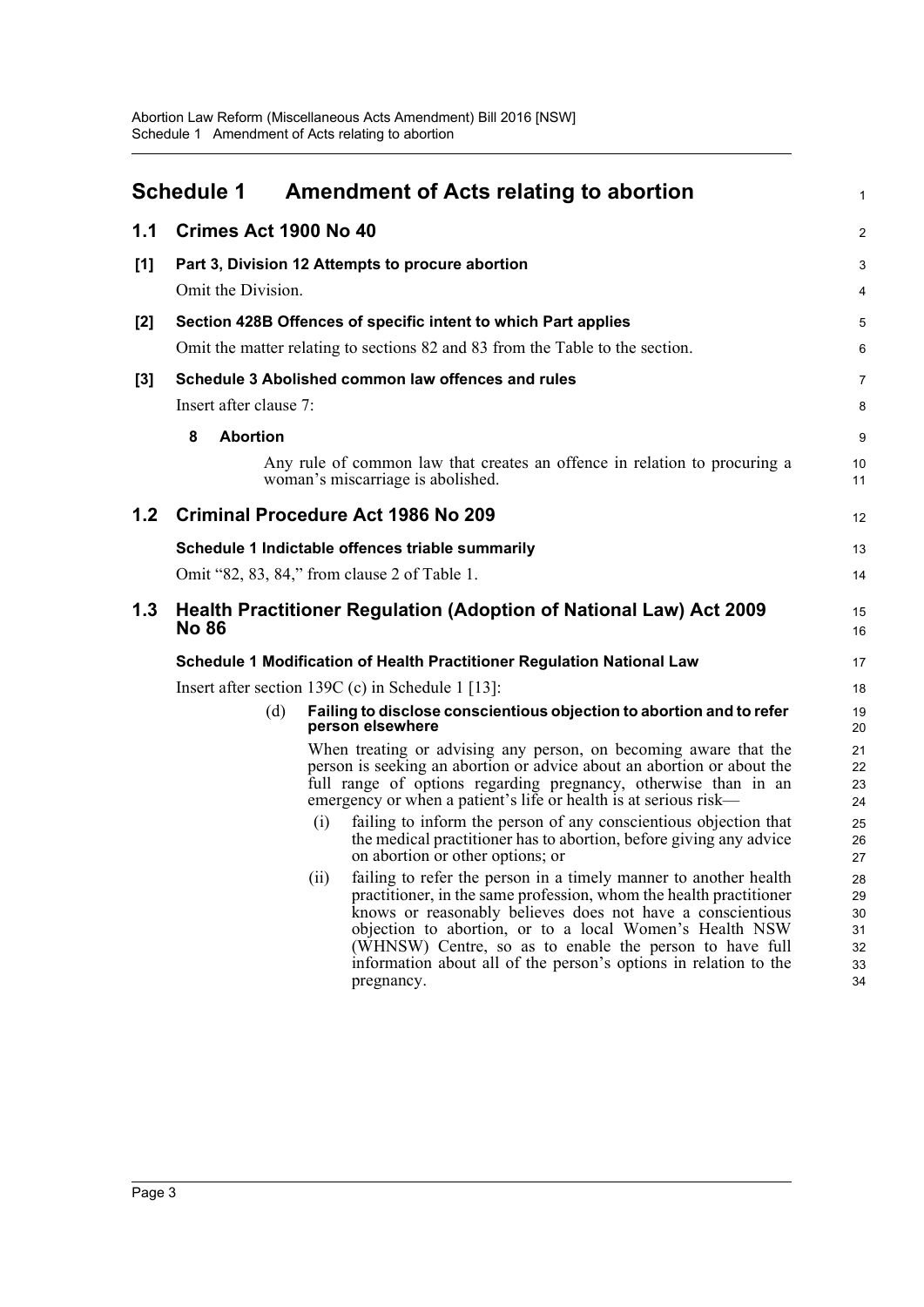### <span id="page-7-0"></span>**Schedule 2 Amendment of Summary Offences Act 1988 No 25**

### **Part 2, Division 1A**

Insert after section 11A:

### **Division 1A Prohibited behaviour around premises at which abortions are provided**

### **11AA Purpose and operation of Division**

- (1) The purpose of this Division is to prohibit behaviour that is detrimental to the health, safety, well-being, privacy and dignity of people seeking to access reproductive health services, including behaviour that threatens the health and safety of health professionals, staff and other persons who need to access premises so as to provide those health services.
- (2) This is achieved by:
	- (a) preventing the physical obstruction of the entrance to premises in order to ensure that people seeking to access abortions or advice on abortions, health and medical staff and other people who are attempting to access or leave the premises can do so safely, free from intimidation, harassment and abuse, and

1  $\mathcal{L}$ 

3 4

5 6

(b) prohibiting conduct that is damaging to any person's rights (in particular, the rights to medical autonomy, to give informed consent, to privacy and confidentiality around medical decisions and treatments and to freely make important decisions concerning reproductive health autonomously and without undue influence or coercion) by ensuring that health services can be accessed free from unreasonable intrusions on privacy and dignity and free from other unjustified interference, including the questioning of decisions.

### **11AB Meaning of "exclusion zone"**

In this Division:

*exclusion zone* means an area within a 150 metre radius of:

- (a) premises at which abortions are provided, or
- (b) a pedestrian access point to a building that houses premises at which abortions are provided.

#### **11AC Protection of patient and staff safety—prohibition on impeding access to premises**

A person who is in an exclusion zone must not bother, beset, harass, intimidate, interfere with, impede, obstruct or threaten, by any means, a person who is accessing, leaving, or attempting to access or leave, premises at which abortions are provided.

Maximum penalty: 150 penalty units or imprisonment for 6 months.

#### **11AD Protection of patient and staff privacy and dignity—prohibition on making distressing communications**

- (1) A person who is in an exclusion zone must not communicate disapproval of abortion by any means in a manner that:
	- (a) is able to be seen or heard by a person accessing, leaving, attempting to access or leave, or inside, premises at which abortions are provided, and 44 45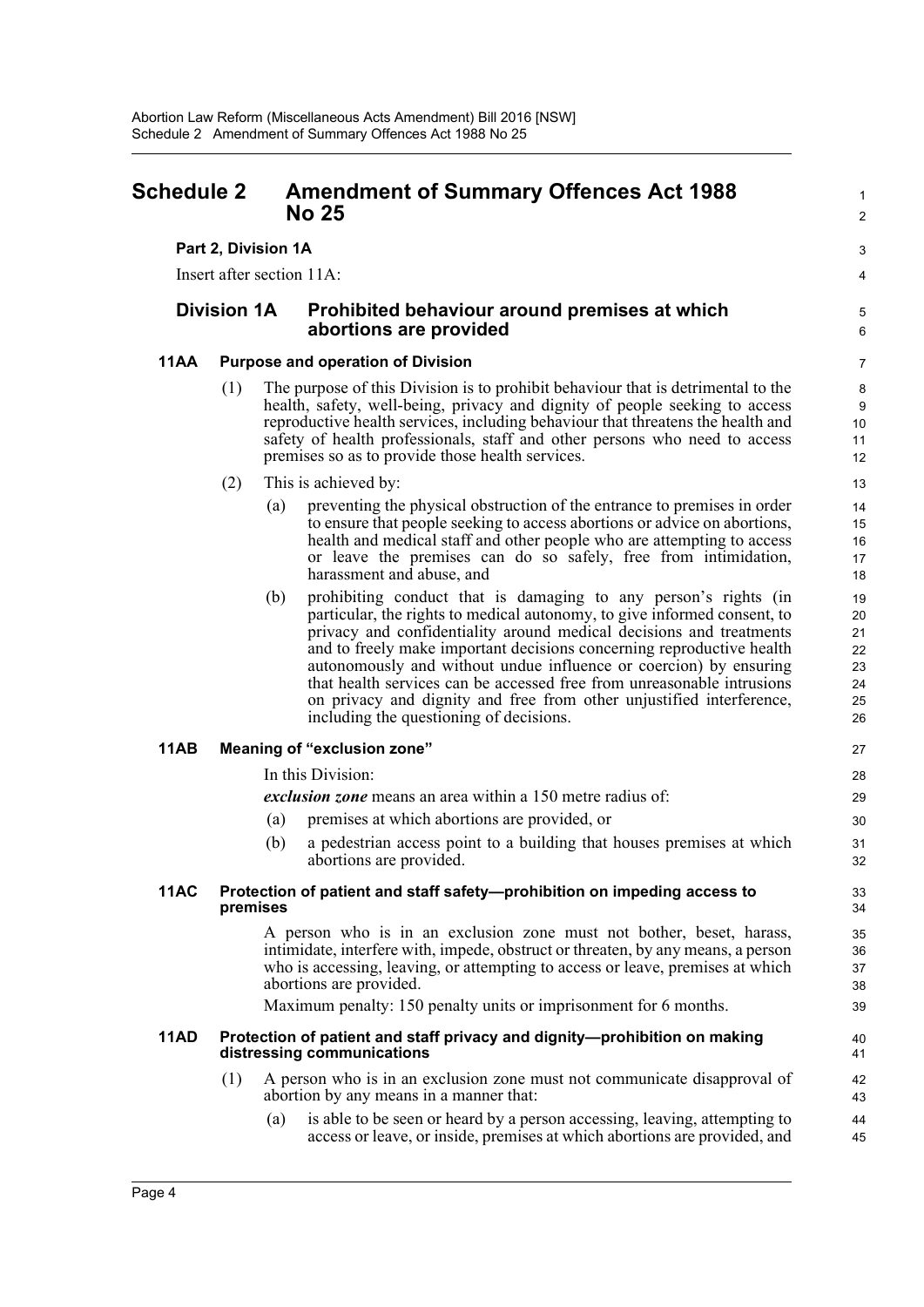|      |                                                                                                                                                               | is reasonably likely to cause distress or anxiety to any such person.<br>(b)<br>Maximum penalty: 150 penalty units or imprisonment for 6 months.                                                                                                                | 1<br>$\overline{c}$  |
|------|---------------------------------------------------------------------------------------------------------------------------------------------------------------|-----------------------------------------------------------------------------------------------------------------------------------------------------------------------------------------------------------------------------------------------------------------|----------------------|
|      | (2)                                                                                                                                                           | This section prohibits disapproval by any means, including disapproval<br>communicated by graphic, oral or written means or by any other means.                                                                                                                 | 3<br>4               |
|      | (3)                                                                                                                                                           | This section does not limit section 11AC.                                                                                                                                                                                                                       | 5                    |
| 11AE |                                                                                                                                                               | Protection of patient and staff privacy-prohibition on capturing or<br>distributing visual or audio data in exclusion zone                                                                                                                                      | 6<br>$\overline{7}$  |
|      | (1)<br>A person must not intentionally, by any means, capture visual or audio data of<br>another person without that person's consent if the other person is: |                                                                                                                                                                                                                                                                 | 8<br>9               |
|      |                                                                                                                                                               | in an exclusion zone and is accessing, leaving, or attempting to access<br>(a)<br>or leave, premises at which abortions are provided, or                                                                                                                        | 10<br>11             |
|      |                                                                                                                                                               | inside premises at which abortions are provided.<br>(b)<br>Maximum penalty: 150 penalty units or imprisonment for 6 months.                                                                                                                                     | 12<br>13             |
|      | (2)                                                                                                                                                           | A person must not distribute, or attempt to distribute, visual or audio data of<br>another person that was captured without that person's consent when the other<br>person was:                                                                                 | 14<br>15<br>16       |
|      |                                                                                                                                                               | in an exclusion zone and accessing, leaving, or attempting to access or<br>(a)<br>leave, premises at which abortions are provided, or                                                                                                                           | 17<br>18             |
|      |                                                                                                                                                               | inside premises at which abortions are provided.<br>(b)<br>Maximum penalty: 150 penalty units or imprisonment for 6 months.                                                                                                                                     | 19<br>20             |
|      | (3)                                                                                                                                                           | This section does not apply to the capture or distribution of data captured by a<br>security camera by or on behalf of a person operating premises at which<br>abortions are provided, or premises adjacent to or near such premises if:                        | 21<br>22<br>23       |
|      |                                                                                                                                                               | the camera is operated for security reasons only, and<br>(a)                                                                                                                                                                                                    | 24                   |
|      |                                                                                                                                                               | the camera's use is limited to the capturing of data of the premises being<br>(b)<br>secured and of entries to, or exits from, those premises for that purpose,<br>and                                                                                          | 25<br>26<br>27       |
|      |                                                                                                                                                               | any capturing of visual or audio data of the premises at which abortions<br>(c)<br>are provided, of the surrounds of those premises or of persons<br>accessing, leaving or attempting to access or leave those premises, is<br>both incidental and unavoidable. | 28<br>29<br>30<br>31 |
|      | (4)                                                                                                                                                           | This section also does not apply to:                                                                                                                                                                                                                            | 32                   |
|      |                                                                                                                                                               | a person employed or contracted to provide services at the premises at<br>(a)<br>which abortions are provided, or                                                                                                                                               | 33<br>34             |
|      |                                                                                                                                                               | a person otherwise acting for or on behalf of a person operating<br>(b)<br>premises at which abortions are provided, but only if the visual or audio<br>data is provided either to the person operating the premises or to a police<br>officer, or              | 35<br>36<br>37<br>38 |
|      |                                                                                                                                                               | a person who has another reasonable excuse, or<br>(c)                                                                                                                                                                                                           | 39                   |
|      |                                                                                                                                                               | a police officer acting in the course of the officer's duties as a police<br>(d)<br>officer if the officer's conduct is reasonable in the circumstances for the<br>performance of those duties.                                                                 | 40<br>41<br>42       |